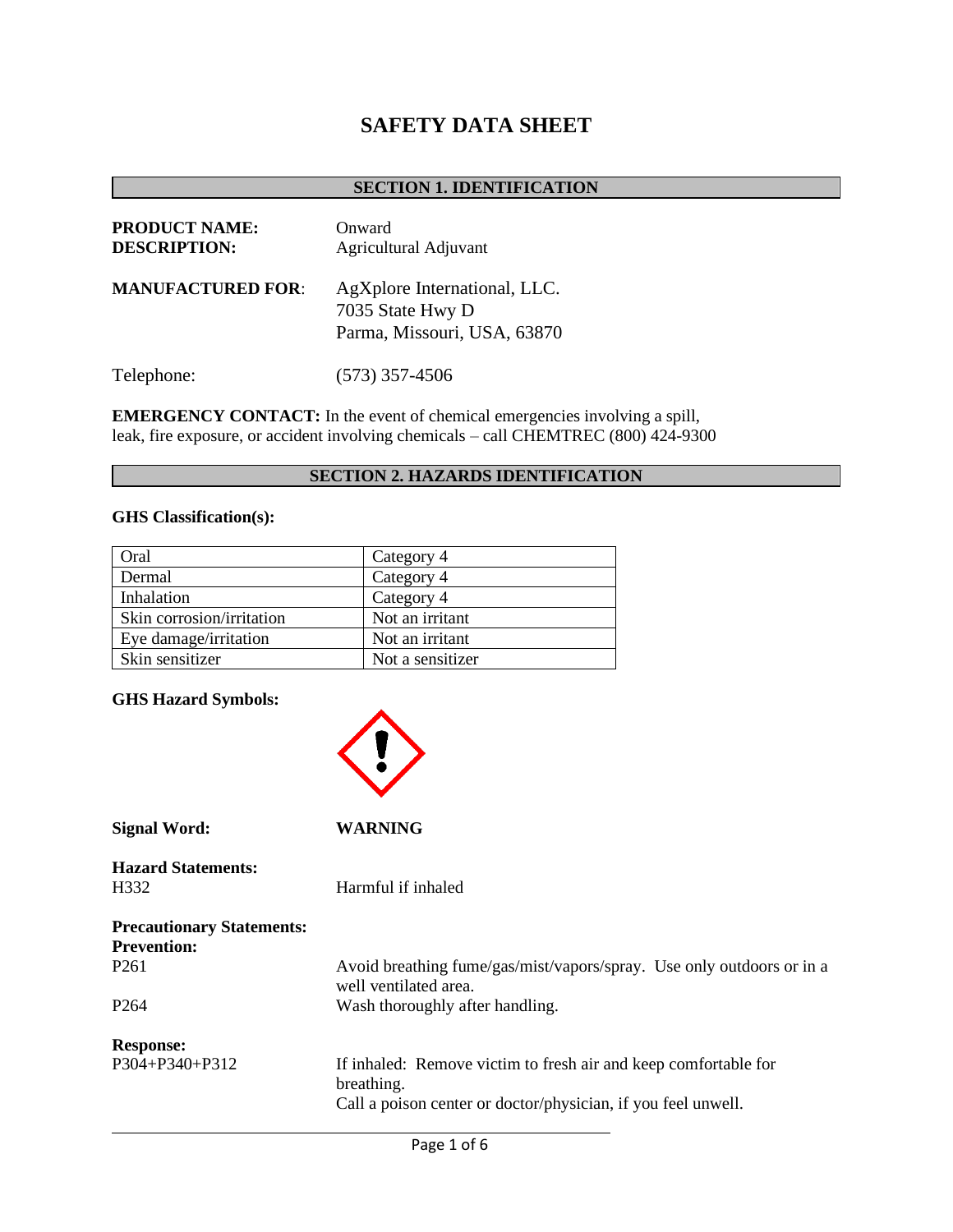# **Storage:**

None

## **Disposal:**

None

#### **SECTION 3. COMPOSITION / INFORMATION ON INGREDIENTS**

| <b>Component</b>        | $CAS \#$  | Amount |
|-------------------------|-----------|--------|
| Kinetin                 | 525-79-1  | 0.12%  |
| Choline chloride        | 67-48-1   | 2%     |
| Gamma aminobutyric acid | $56-12-2$ | $1\%$  |
| *Other ingredients      |           | 96.88% |

\*Ingredients not specifically listed are non-hazardous or are to be considered proprietary or confidential business information per 29 CFR 1910.1200 (i)

## **SECTION 4. FIRST AID MEASURES**

#### **Description of first aid measures:**

**General advice:** If potential for exposure exists refer to Section 8 for specific personal protective equipment.

| <b>Eye Contact:</b>  | Immediately flush eyes with plenty of water for at least 15 minutes while holding<br>eyelids open. If redness, itching or a burning sensation develops, have eyes<br>examined and treated by medical personnel.                                                               |
|----------------------|-------------------------------------------------------------------------------------------------------------------------------------------------------------------------------------------------------------------------------------------------------------------------------|
| <b>Skin Contact:</b> | Immediately flush skin with plenty of soap and water. If unable to wash immediately<br>or tingling, numbress or a burning sensation develops apply skin cream or an oil-<br>based solution to the affected area. If irritation persists, get medical attention.               |
| <b>Ingestion:</b>    | Provided the patient is conscious, wash out mouth with water. Immediately contact<br>medica personnel or an emergency facility. If spontaneous omitting occurs, have<br>victim lean forward with head down to avoid breathing in vomitus, rinse mout and<br>administer water. |
| <b>Inhalation:</b>   | Move person to fresh air. If breathing is labored, administer oxygen. If not<br>breathing, give artificial respiration. Obtain medical attention.                                                                                                                             |

# **Most Important Symptoms/Effects, Acute and Delayed:**

None

Get medical attention if symptoms occur.

# **SECTION 5. FIREFIGHTING MEASURES**

#### **Suitable Extenguishing Media:**

Use dry sand, dry chemical or alcohol foam. Do not use water jet as this will spread the fire.

**Special Protective Equipment and Precautions for Fire-Fighters:** Wear protective clothing including NIOSH-approved self-contained breathing apparatus.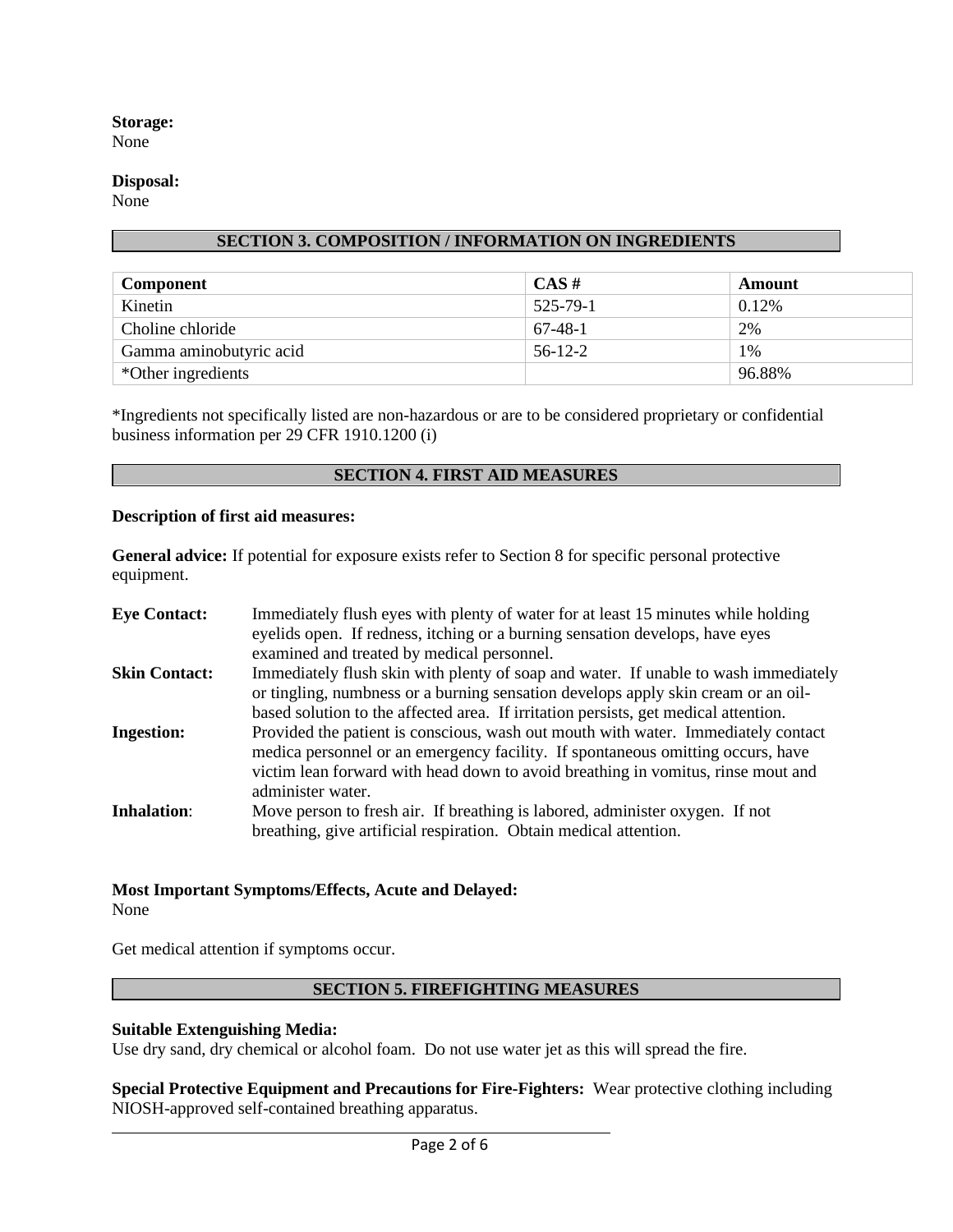No data available

#### **SECTION 6. ACCIDENTAL RELEASE MEASURES**

**Personal Precautions, Protective Equipment and Emergency Procedures:** Avoid breathing vapors, mist or gas and contact with skin or eyes. For personal protection see Section 8.

**Environmental Precautions:** Do not apply directly to water, or to areas where surface water is present or to intertidal areas below the mean high water mark. Do not contaminate water when disposing of equipment wash waters or rinsate.

**Methods and Materials for Containment and Clean Up**: Large spills: stop the flow of material, if this is without risk. Dike the spilled material, where this is possible. Absorb in vermiculite, dry sand or earth and place into containers. After removal, flush contaminated area thoroughly with water. Small spills: wipe up with absorbent material (e.g. cloth, fleece). Clean surface thoroughly to remove residual contamination. Keep in suitable closed containers for disposal.

**Refer to other sections:** For disposal, see section 13.

## **SECTION 7. HANDLING AND STORAGE**

**Precautions for Safe Handling:** Avoid inhalation of mists, vapors/spray, and contact with eyes, skin, and clothing. Do not breathe mists or vapor. Wear personal protective equipment. Do not use in areas without adequate ventilation. Avoid prolonged exposure. Wash thoroughly after handling. Do not empty into drains. Handle and open container with care. Use care in handling/storage. Wash before eating, drinking, and/or smoking.

**Conditions for Safe Storage, Including any Incompatibilities:** Store in original container. Keep container tightly closed when not ni use. Store in a cool, dry, locked place out of the reach of children and out of direct sunlight.

#### **SECTION 8. EXPOSURE CONTROLS / PERSONAL PROTECTION**

**Control Parameters:** No data available

**Engineering Controls:** Provide adequate general and local exhaust ventilation. Observe Occupational Exposure Limits and minimize the risk of inhalation of vapors and spray mists. Provide eyewash station and safety shower.

#### **Individual Protection Measures (PPE):**

**Eye/Face Protection:** Use equipment for eye protection tested and approved under appropriate government standards such as NIOSH (US) or EN 166 (EU).

**Skin Protection:** Handle with gloves. Gloves must be inspected prior to use. Use proper glove removal technique (without touching glove's outer surface) to avoid skin contact with this product. Dispose of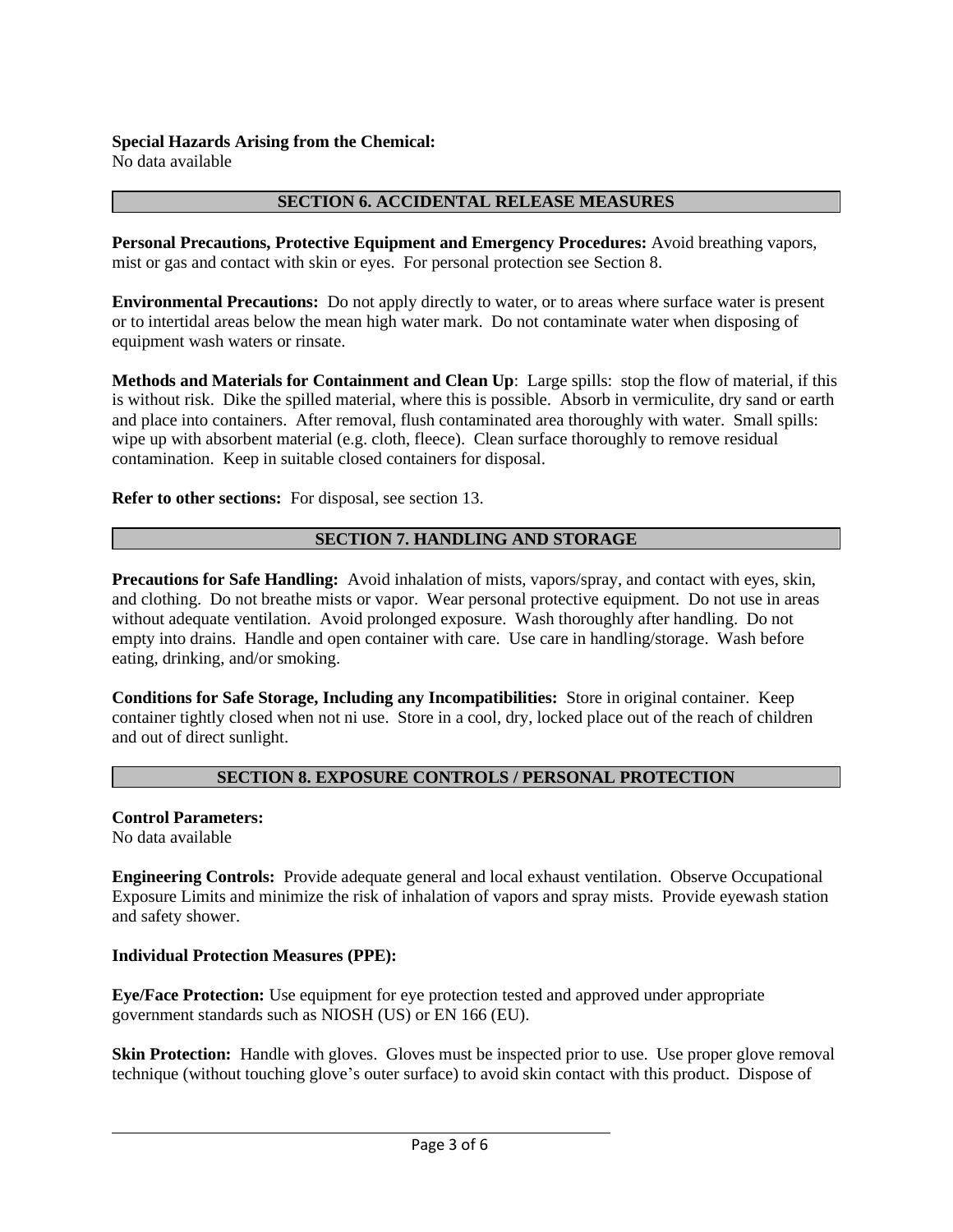contaminated gloves after use in accordance with applicable laws and good laboratory practices. Wash and dry hands.

**Body Protection:** Choose body protection in relation to its type, to the concentration and amount of dangerous substances, and to the specific work place.

**Respiratory Protection:** Respiratory protection is not required. Where protection from nuisance levels of dusts are desired, use type N95 (US) or type P1 (EN 143) dust masks. Use respirators and components tested and approved under appropriate government standards such as NIOSH (US) or CEN (EU).

**Other Protective Equipment:** Eye-wash station. Safety shower. Protective clothing.

**General Hygiene Conditions:** Wash with soap and water before meal times and at the end of each work shift. Handle in accordance with good industrial hygiene and safety practice.

#### **SECTION 9. PHYSICAL AND CHEMICAL PROPERTIES**

| <b>Physical State</b>                    | Liquid                        |
|------------------------------------------|-------------------------------|
| Odor                                     | No detectable odor            |
| Color                                    | Colorless                     |
| pH (neat)                                | 3.55 (1% w/v, $25^{\circ}$ C) |
| <b>Freezing Point</b>                    | Not Determined                |
| <b>Melting Point</b>                     | Not Determined                |
| Boiling Point / Range                    | Not Determined                |
| Specific Gravity $(25^{\circ}C)$         | 1.04 at $20^{\circ}$ C        |
| <b>Flash Point</b>                       | Not Determined                |
| Solubility in Water                      | Soluble                       |
| Viscosity                                | 375.34 cSt (20 °C)            |
| <b>Odor Threshold</b>                    | Not Determined                |
| <b>Evaporation Rate</b>                  | Not Determined                |
| <b>Upper / Lower Flammability Limits</b> | Not Determined                |
| <b>Vapor Pressure</b>                    | Not Determined                |
| Vapor Density                            | Not Determined                |
| <b>Partition Coefficient</b>             | Not Determined                |
| <b>Auto-Ignition Point</b>               | Not Determined                |
| <b>Decomposition Temperature</b>         | Not Determined                |
| Density                                  | $10.5$ lbs/gal                |

#### **SECTION 10. STABILITY AND REACTIVITY**

| <b>Reactivity:</b>                         | <b>Stable</b>                                |
|--------------------------------------------|----------------------------------------------|
| <b>Chemical Stability:</b>                 | Stable under recommended storage conditions. |
| <b>Possibility of Hazardous Reactions:</b> | No data available                            |
| <b>Conditions to Avoid:</b>                | No data available                            |
| <b>Incompatible Materials:</b>             | Strong oxidizing agents                      |
| <b>Hazardous Decomposition Products:</b>   | No data available                            |
| In the event of fire:                      | See Section 5                                |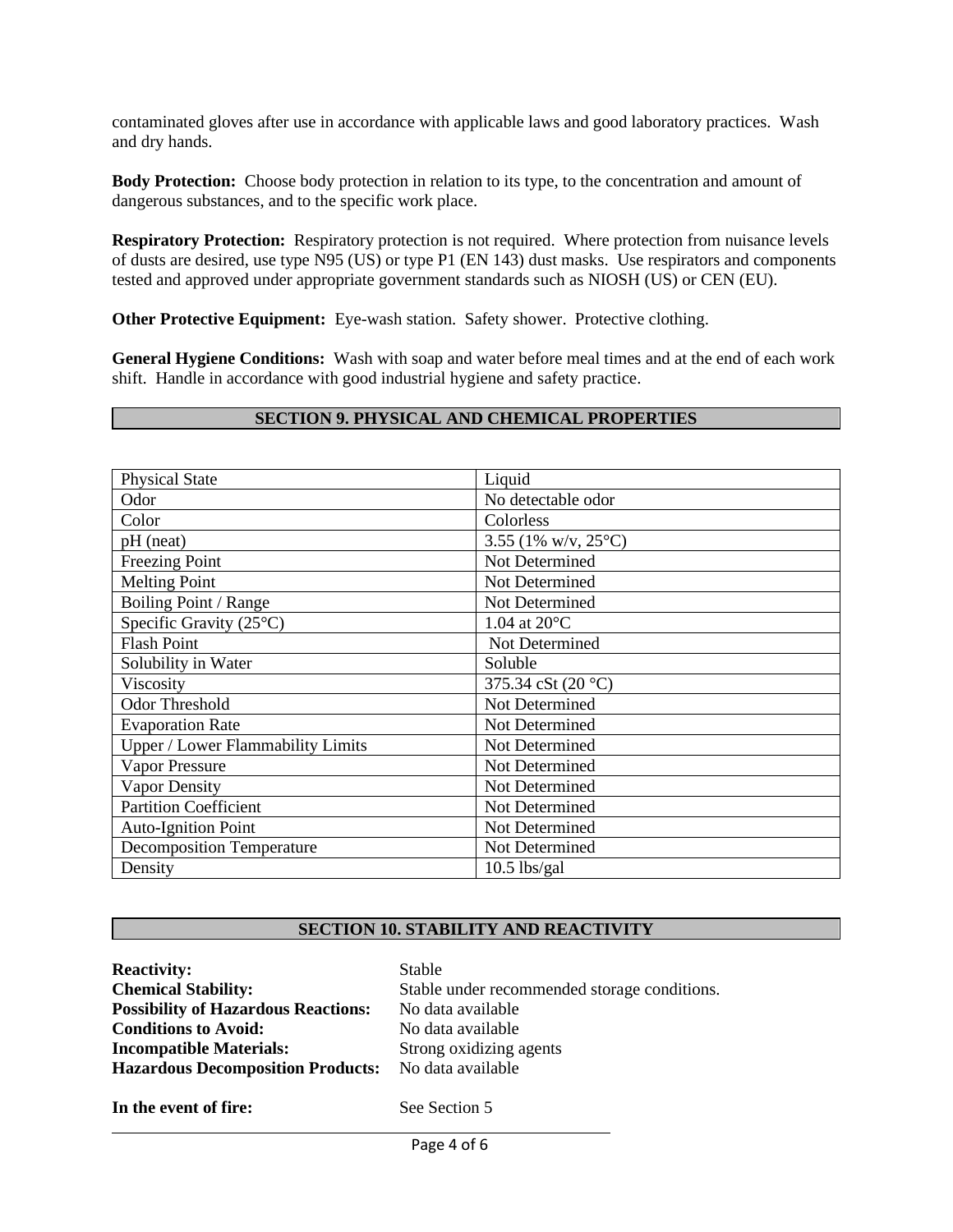#### **SECTION 11. TOXICOLOGICAL INFORMATION**

| <b>Acute Oral:</b>                     | LD <sub>5</sub> |
|----------------------------------------|-----------------|
| <b>Acute Dermal:</b>                   | LD5             |
| <b>Acute Inhalation:</b>               | LC5             |
| <b>Dermal Irritation:</b>              | $Non-$          |
| <b>Eye Irritation:</b>                 | Prac            |
| <b>Dermal Sensitization:</b>           | Not a           |
| <b>Germ Cell Mutagenicity:</b>         | No I            |
| Carcinogenicity:                       | No I            |
| <b>Reproductive Toxicity:</b>          | No I            |
| <b>Specific Target Organ Toxicity:</b> | No I            |
| <b>Aspiration Hazard:</b>              | No I            |

 $0$  > 5000 mg/kg (rats)  $60 > 5000$  mg/kg (rats)  $0 > 2.06$  mg/L (rats) *<u>irritating</u>* (rabbits) **E** Evally non-irritating (rabbits) a contact sensitizer (mice) **Jata Available Cara Available Reproductive Towich Street Specific Target Organ Toxicity:** No Data Available **Aspiration Hazard:** No Data Available

#### **SECTION 12. ECOLOGICAL INFORMATION**

**ENVIRONMENTAL IMPACT RATING: (0-4):** No data available for this product. **Aquatic Acute Toxicity:** No data available for this product. **DEGRADABILITY:** No data available for this product. **BIOACCULULATION FACTOR (BCF):** No data available for this product.

#### **SECTION 13. DISPOSAL CONSIDERATIONS**

#### **Hazardous Waste Number:** NA

Wastes may be disposed of on site or at an approved waste disposal facility. Triple rinse (or equivalent), adding rinse water to spray tank. Offer container for recycling or dispose of in a sanitary landfill or by other procedures approved by local authorities. Recycling decontaminated containers is the best option of container disposal. The Agricultural Container Recycling Council (ACRC) operates the national recycling program. To contact your state and local ACRC recycler visit the ACRC web page at [http://www.acrecycle.org/.](http://www.acrecycle.org/) Do ot contaminate water, food or feed by storage or disposal.

DO NOT DUMP INTO ANY SEWERS, ON THE GROUND, OR INTO ANY BODY OF WATER. If possible recover the product, otherwise dispose of in authorized landfill. AS YOUR SUPPLIER, WE HAVE NO CONTROL OVER THE MANAGEMENT PRACTICES OR MANUFACTURING PROCESSES OF PARTIES HANDLING OR USING THIS MATERIAL.

#### **SECTION 14. TRANSPORT INFORMATION**

No data available.

#### **SECTION 15. REGULATORY INFORMATION**

This product is a pesticide product registered by the United States Environmental Protection Agency and is subject to certain labeling requirements under federal pesticide law. These requirements differ from the